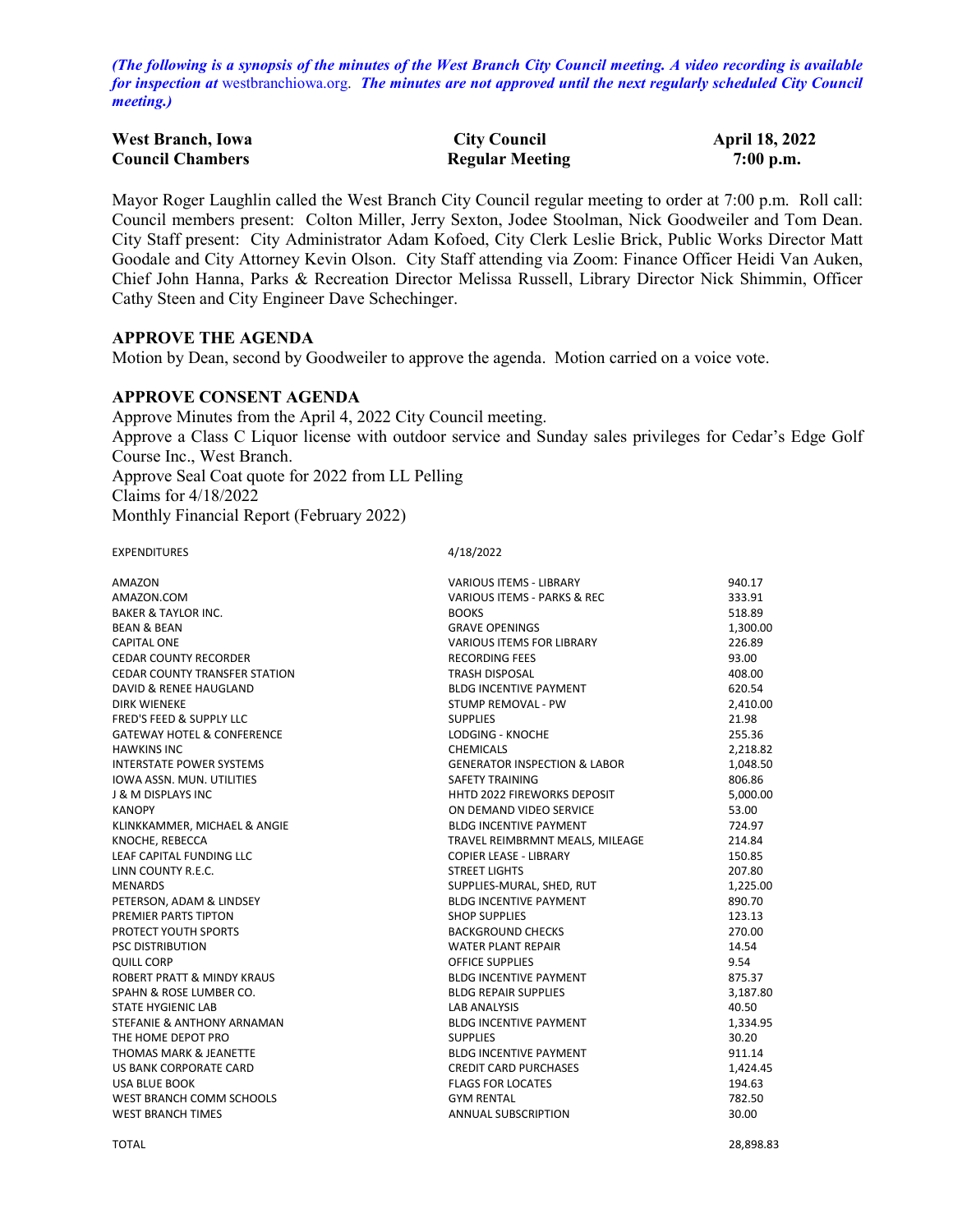| PAYROLL-WAGES. TAXES. EMPLOYEE BENEFITS | 4/15/2022 | 59.662.98 |
|-----------------------------------------|-----------|-----------|
|-----------------------------------------|-----------|-----------|

PAID BETWEEN MEETINGS

| AE OUTDOOR POWER                |            | <b>MOWER REPAIR</b>                  | 519.04    |
|---------------------------------|------------|--------------------------------------|-----------|
| <b>AT&amp;T MOBILITY</b>        |            | <b>WIRELESS SERVICE</b>              | 344.16    |
| LIGHTHOUSE HOTEL DEVELOPMENT    |            | <b>HOTEL MARKET STUDY - RETAINER</b> | 3,850.00  |
| MIDWEST FRAME& AXLE             |            | <b>TRUCK REPAIR</b>                  | 661.45    |
| STATE INDUSTRIAL PRODUCTS       |            | HAND CLEANER, DEGREASER              | 166.42    |
| <b>WATCH GUARD VIDEO</b>        |            | <b>BODY CAMERA &amp; ACCESSORIES</b> | 980.00    |
| <b>WEX BANK</b>                 |            | <b>VEHICLE FUEL</b>                  | 1,870.02  |
| IA INSURANCE DIVISION           |            | CEMETERY ANNUAL FILING REPORT        | 36.00     |
| <b>WAGEWORKS</b>                |            | <b>EMPLOYEE FLEX PLAN</b>            | 673.40    |
| <b>TOTAL</b>                    |            |                                      | 9,100.49  |
| <b>GRAND TOTAL EXPENDITURES</b> |            |                                      | 97,662.30 |
| <b>FUND TOTALS</b>              |            |                                      |           |
| 001 GENERAL FUND                | 46,214.33  |                                      |           |
| 031 LIBRARY                     | 9,435.14   |                                      |           |
| 110 ROAD USE TAX                | 8,139.22   |                                      |           |
| 112 TRUST AND AGENCY            | 15,517.28  |                                      |           |
| 600 WATER FUND                  | 9,316.49   |                                      |           |
| 610 SEWER FUND                  | 8,366.44   |                                      |           |
| 950 BC/BS FLEXIBLE BENEFIT      | 673.40     |                                      |           |
| <b>GRAND FUND TOTAL</b>         | 97,662.30  |                                      |           |
| REVENUE-FISCAL YEAR 2022        |            |                                      |           |
| <b>FUND</b><br><b>FEBRUARY</b>  |            |                                      |           |
| 001 GENERAL FUND                | 34,019.48  |                                      |           |
| 022 CIVIC CENTER                | 209.07     |                                      |           |
| 031 LIBRARY                     | 61.10      |                                      |           |
| 036 TORT LIABILITY              | 131.84     |                                      |           |
| 110 ROAD USE TAX                | 27,678.91  |                                      |           |
| 112 TRUST & AGENGY              | 857.63     |                                      |           |
| 119 EMERGENCY TAX FUND          | 118.37     |                                      |           |
| <b>125 TIF</b>                  | 388.55     |                                      |           |
| <b>226 DEBT SERVICE</b>         | 950.54     |                                      |           |
| 300 CAPITAL IMPROVEMENT RESERVE | 174.28     |                                      |           |
| 500 CEMETERY PERPETUAL FUND     | 60.00      |                                      |           |
| 600 WATER FUND                  | 41,886.88  |                                      |           |
| 610 SEWER FUND                  | 62,612.12  |                                      |           |
| <b>740 STORM WATER UTILITY</b>  | 5,523.35   |                                      |           |
| <b>TOTAL</b>                    | 174,672.12 |                                      |           |

Motion by Miller second by Dean to approve the Consent agenda. AYES: Miller, Dean, Sexton, Stoolman, Goodweiler. NAYS: None. Motion carried.

#### **PRESENTATIONS / COMMUNICATIONS / OPEN FORUM**

Jerry Fleagle, Herbert Hoover Foundation addressed the Council and provided an update on the organizations latest and upcoming activities. Fleagle said they are "new in the neighborhood" having purchased the old US Bank building last June. After several renovations, the Foundation moved into their new space in November of 2021. They hosted the festival of trees in their lobby for Christmas Past and have welcomed West Branch CDG and provided office space to them. Fleagle said being on Main Street will give the organization a 'bigger presence' in the community. Fleagle said their new home was recently renamed "The Rummells Center", and added that the former Foundation office space (the yellow house) is for sale for \$1.00 to a buyer who will move it, remove the foundation and fill in the hole. Fleagle also announced a major renovation project the Herbert Hoover Library will undergo later this year. He said the project is expected to be complete in August 2024.

**PUBLIC HEARING / NON-CONSENT AGENDA**

**Second Reading Ordinance 792** – Amending Chapter 165 of the Code of Ordinances of the City of West Branch regarding Signs in the HCI Zoning District. / Move to action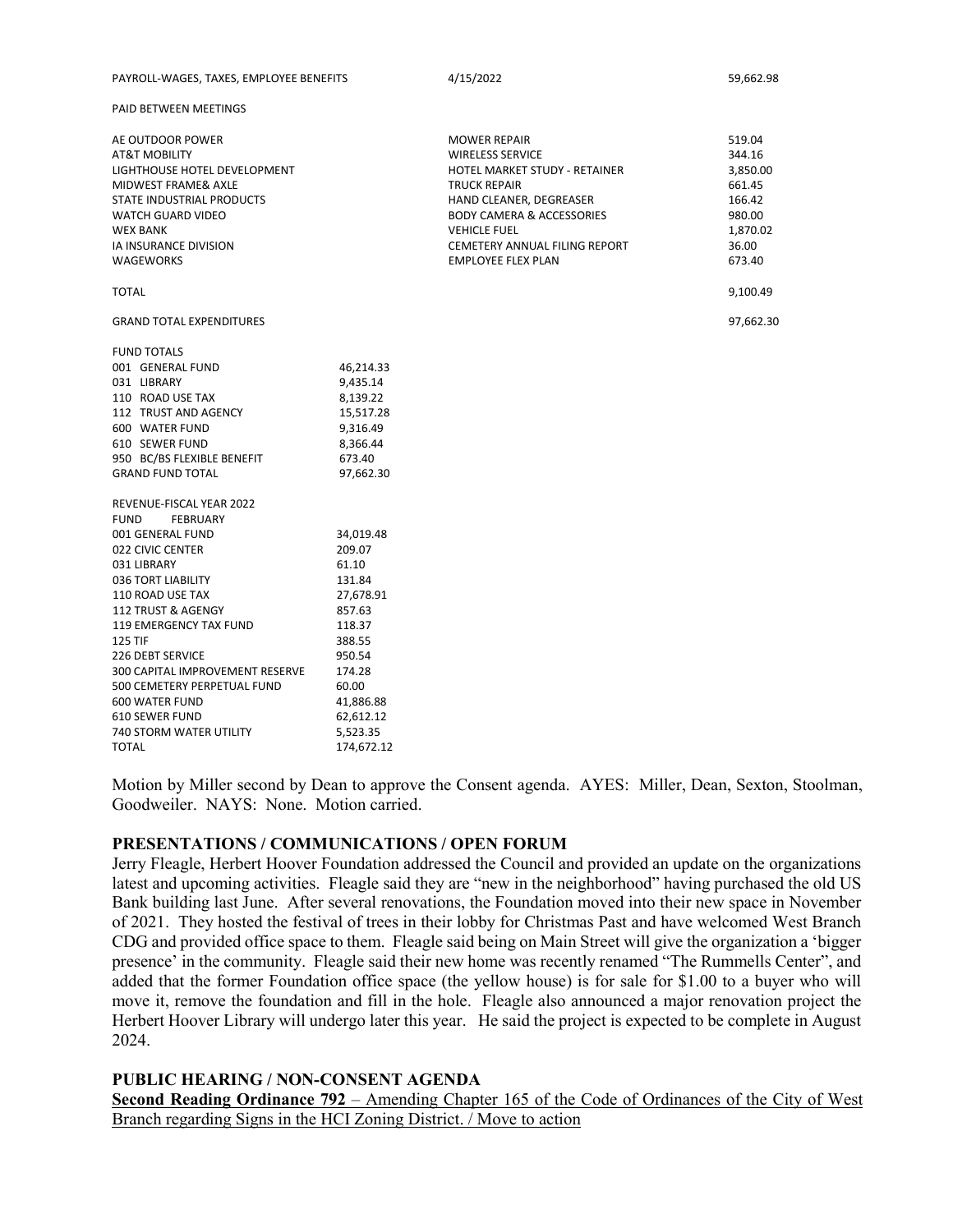City Building Inspector Terry Goerdt provided the Council with additional language clarifying the difference between free standing signs and billboards for consideration. The added language satisfied the councils concerns on the original ordinance language. The ordinance will be updated for the third reading. Motion by Dean, second by Goodweiler to approve the second reading of Ordinance 792 (with the amended language). AYES: Dean, Goodweiler, Stoolman, Miller, Sexton. NAYS: None. Motion carried.

Resolution 2022-36 – Accepting the deed for real property for use by the City of West Branch for the future dog park expansion. / Move to action.

Kofoed reiterated that the Animal Control Commission would be responsible for raising funds for fencing of the future dog park and that he requested a 'no-mow' type of fencing to reduce city maintenance. Miller said he agreed that an expanded park is needed and would allow one park to be closed for maintenance while still keeping the other open for dog owners.

Motion by Goodweiler, second by Sexton to approve Resolution 2022-36. AYES: Goodweiler, Sexton, Miller, Stoolman, Dean. NAYS: None. Motion carried.

Resolution 2022-37- Hiring temporary Parks & Recreation employees for the City of West Branch, Iowa and setting the salary for the positions. / Move to action.

Motion by Miller, second by Goodweiler to approve Resolution 2022-37. AYES: Miller, Goodweiler, Sexton, Stoolman, Dean. NAYS: None. Motion carried.

### Discussion – Future sewer rate increase

The city's financial advisor has prepared additional calculations regarding required future sewer rate increases. The increases will be needed to ensure the city has collected enough money for making their first SRF loan payment expected sometime in 2024. The Council wondered if it was better to raise the rate one time, rather than twice as proposed and what effect that would have if any. The Council suggested making one increase may be better for residents rather than two smaller ones. They also asked if the rate increase could be done in February like the past ones rather than July as proposed. Sexton questioned if the rate increase will cause residents to 'conserve' water and if that would affect the projected estimates. Kofoed indicated that future growth in the city should help offset that projection and added that rates would be looked at annually and adjusted accordingly if needed. Kofoed said he would reach back to Speer Financial with the Council's questions.

### Discussion – West Main Street turn-lane

Based on last week's meeting with a potential developer of The Meadows Part 3 where the Council was split on the turn lane discussion. Laughlin asked the Council to provide direction on the subject of a future turn lane. While it's clear that the stretch of West Main Street has seen increased traffic with residential development to the north and the high school/middle school expansion, that a turn lane is definitely needed. Sexton reminded the Council of the costs prepared by the West Branch Community School when the turn-lane was discussed in 2020 which ranged from \$250,000 to approximately \$400,000. Schechinger added his comments on the challenges on the turn lane being shifted to the south with the proposed future trail on school property. After further discussion, Councilperson Dean finally stated that if a future developer wanted to have a street come out on West Main Street from this property, they would be responsible for paying for the turn lane and know that property on the north side of the street would need to be acquired for the project. Sexton and Miller agreed with Dean's statement. Laughlin said that direction that will be given to all future potential developers of that parcel.

## **CITY ADMINISTRATOR REPORT**

Kofoed said several nuisance letters were mailed out to residents last week in the Greenview Subdivision and north of Main Street between North First and North Second Streets where he had received the most complaints. Kofoed also reminded the Council that a Development Agreement will be discussed at the May 2<sup>nd</sup> meeting for Parkside Hills.

# **CITY ATTORNEY REPORT**

No report.